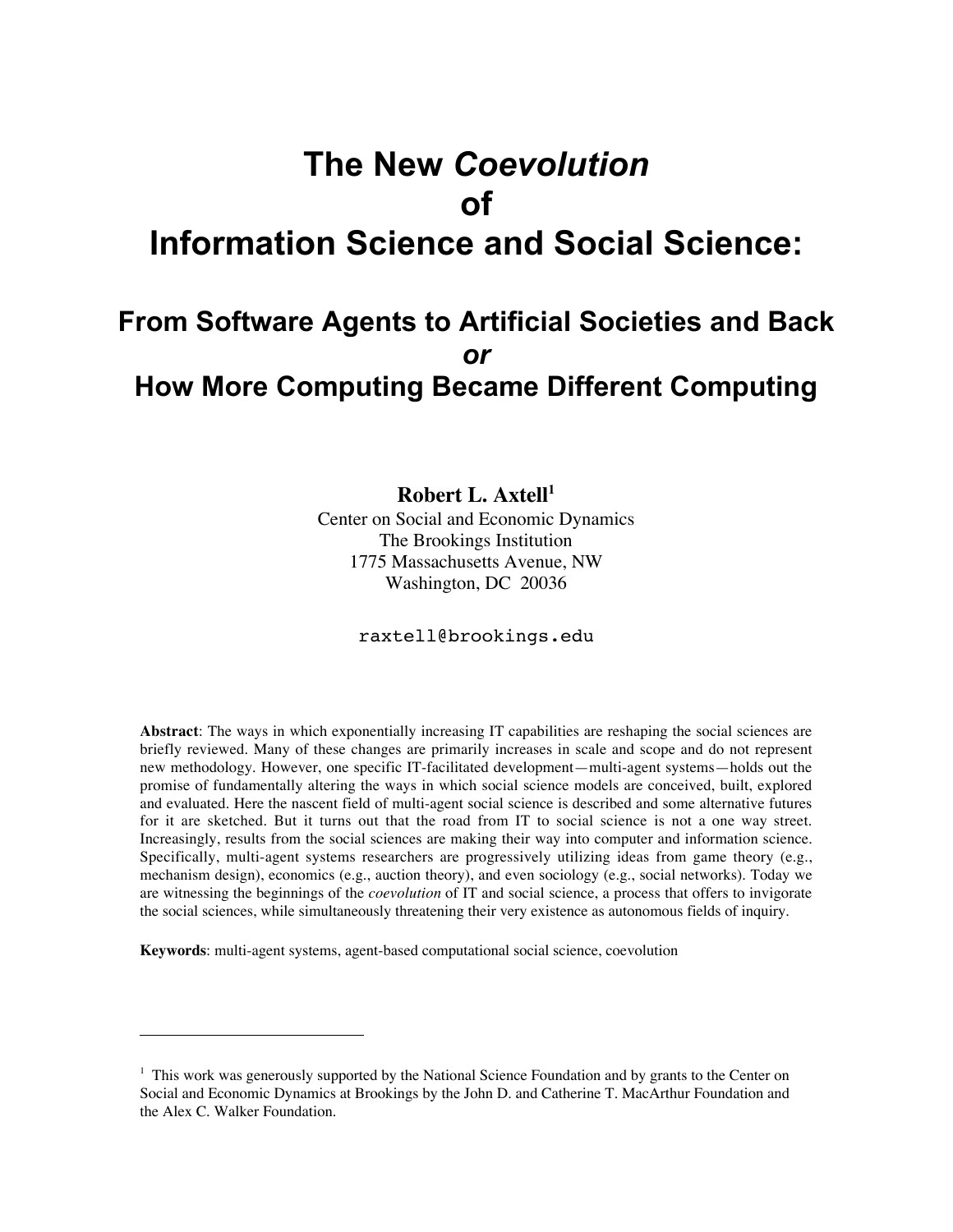### **I Introduction: IT and the Social Sciences**

When computer science and social science are mentioned in the same breath, one typically encounters just a few *typical* responses. While it is unclear whether we learn more about the subject or respondents from such answers, let us will review them here nonetheless. Among a certain group of (usually natural) scientists it is assumed that the intersection of these two fields is essentially empty. Since this is an objectively false position we will dismiss it for our purposes here, although the fact that it is a rather widespread view is certainly something of a public relations problem, for one field or another.

A quite different response acknowledges that some social scientists work with significant datasets—indeed, even vast ones—which serve, through information technology, as the basis for much of what passes as empirical social science today. Each step in the process of working with social science data, from collection, to organization, reduction, and ultimate analysis, usually involves IT of one form or another so that the overall process is not really even feasible without modern IT. This is the domain of the applied social scientists, econometricians, survey researchers and so on.

A third type of respondent knows enough about the social sciences to appreciate that in addition to empirical uses of IT, a smaller but no less important enterprise involves model building and analysis. Such efforts come in a variety of flavors, some more computational than others. For example, *systems dynamics* is an inherently computational approach, while game theory is analytical in the main, with some computing done on the margins.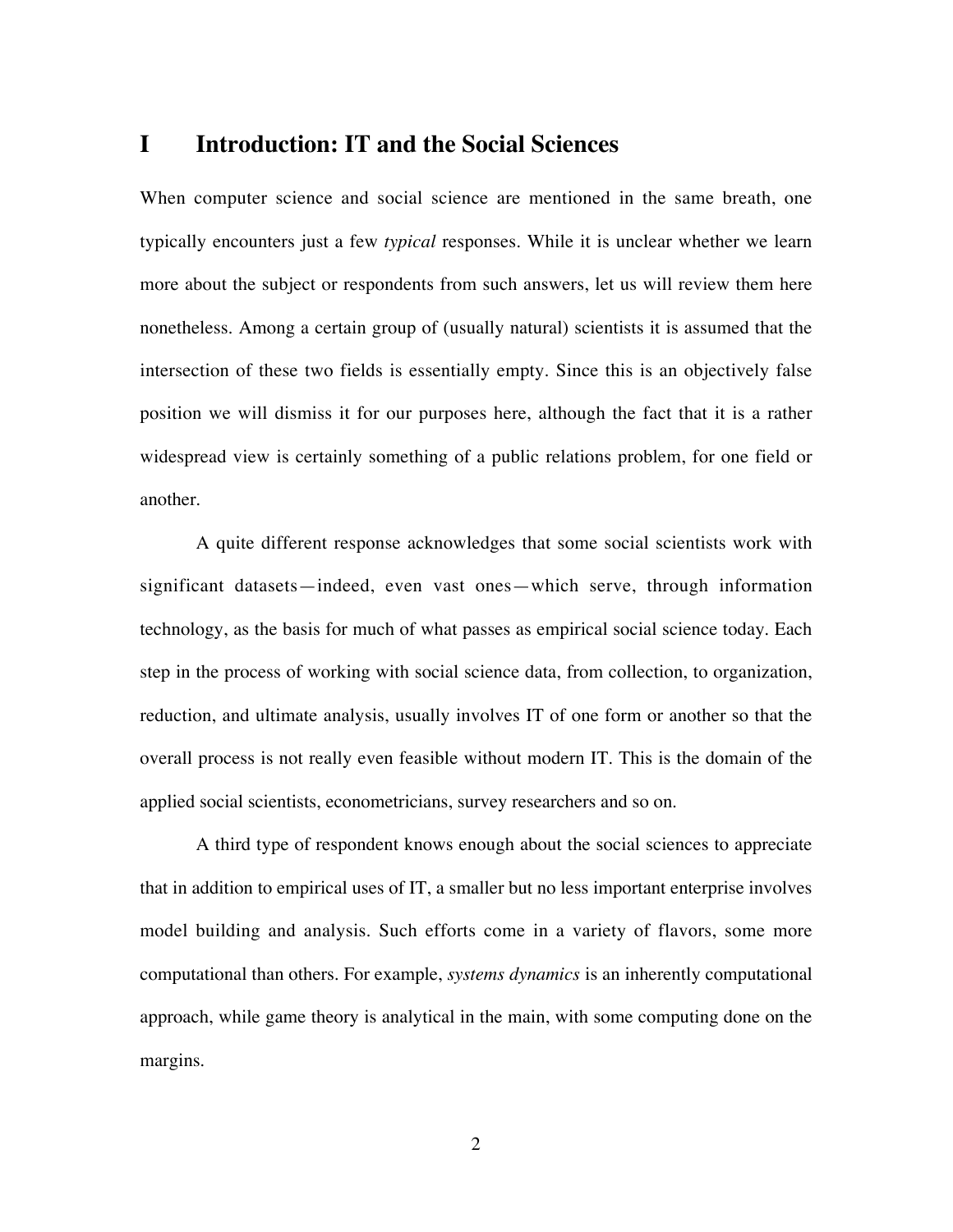A yet different response has it that among social theorists there is often the need to resort to classical numerical methods in order to solve models. Here the techniques employed look not unlike those commonly encountered in the natural sciences (Judd [1999]).

Perhaps the final canonical response to questions about the intersection of computing and the social sciences mentions the connection between cognitive models and social phenomena. Here invariably the name Herbert Simon comes to the fore, perhaps with co-workers.<sup>2</sup> As a father of artificial intelligence in computer science and the most articulate defender of 'bounded rationality' in the social sciences, he made contributions in both subject areas. But he also conjoined these research enterprises in various ways, for example, through the 'behavioral theory of the firm' research group at Carnegie Tech in the early 1960s (Cyert and March [1963]), which utilized computational models to explore the dynamics of firms.

While each of these five views is true in its own way—indicating mostly the methodological heterogeneity of the social sciences—none of them grasps the whole picture. For the rapid development of information technology has sparked concomitant developments in social science methodology, and obversely, computer science is being invigorated today by major research areas in the social sciences—e.g., market processes, auction design, social networks—in a way that was unimaginable even a short time ago. Thus it is meaningful to speak of the *coevolution* of computer science and the social sciences, whereby advances in one field lead to progress in the other, nucleating further improvements in the original field, and so on. This catalytic process has already given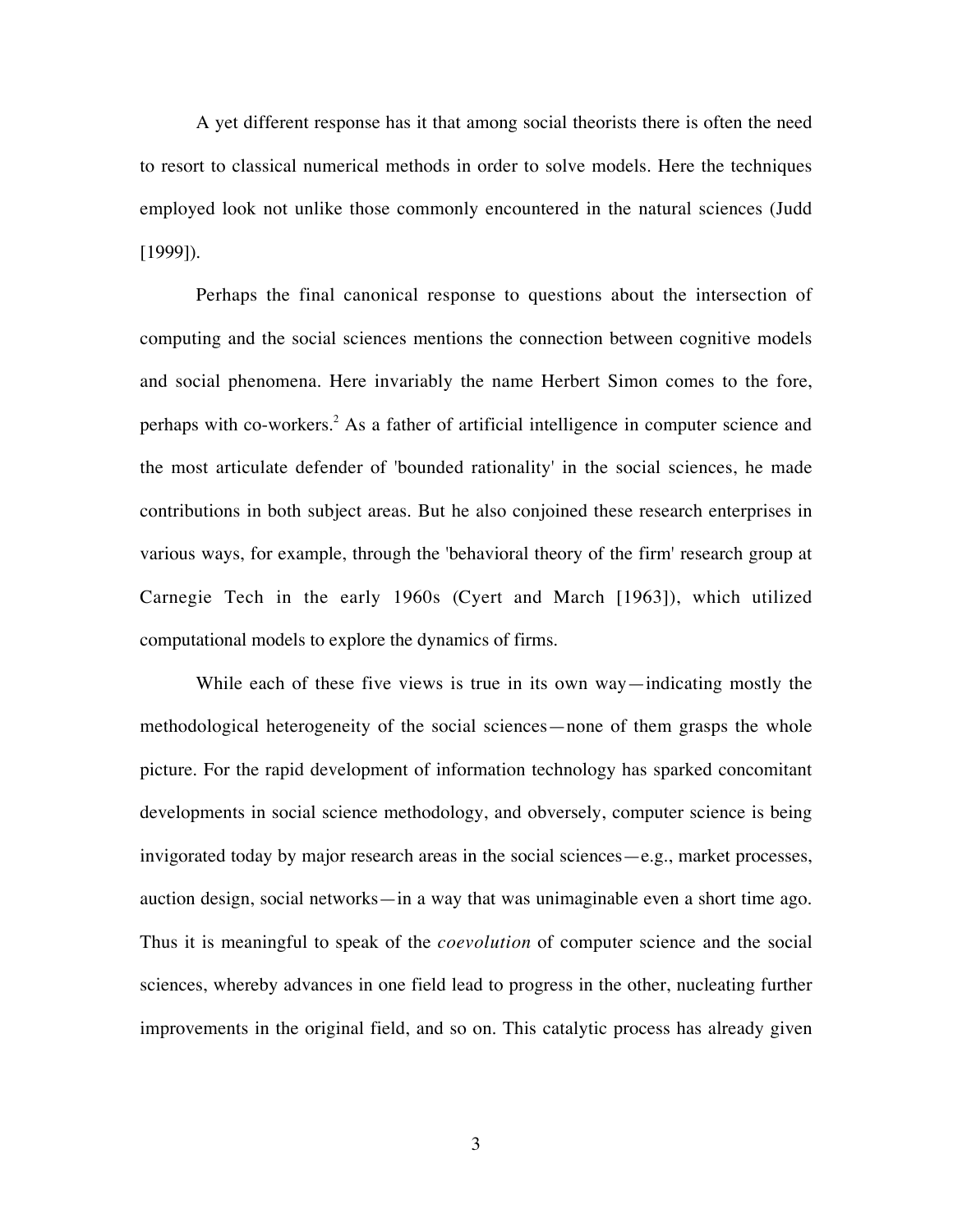rise to a new subfield in the social sciences, so-called *agent*-*based computational social science* (sometimes called ABSS), also known as agent-based computational economics (ACE) in its economic variant. Today the face of artificial intelligence—primarily *distributed artificial intelligence* (DAI) and *multi*-*agent sytems* (MAS)—is being altered by incorporation of ideas of strategic behavior from game theory and economics. These research communities, ABSS and ACE on the one hand and DAI and MAS on the other, are in a state of coevolution.

Where this coevolution will lead is anyone's guess and is probably not even fathomable more than about one generation ahead. For such coevolutionary systems have the capacity to fundamentally alter one another and their environment in novel, creative ways. In what follows we offer, after recapitulating recent developments, likely near term advances. But the medium term and long term remain wide open. Speculations on such time scales may not differ substantially from science fiction.

## **II Social Science Models: More of the Same or More is Different?**

Much of social science research today involves building models. This is true of both theoretical and applied work. In the former category, models are often completely symbolic and it is their mathematical or qualitative properties that are studied. In the latter case, models are based on some measured data.

Most models, both historically and today, are mathematical in character. The predominant way computation has been invoked in social science modeling is as a way to

 $\overline{a}$ 

 $2$  Interestingly, most of these people are much better known within either computer science or one of the social sciences. Only Simon himself is revered in each domain.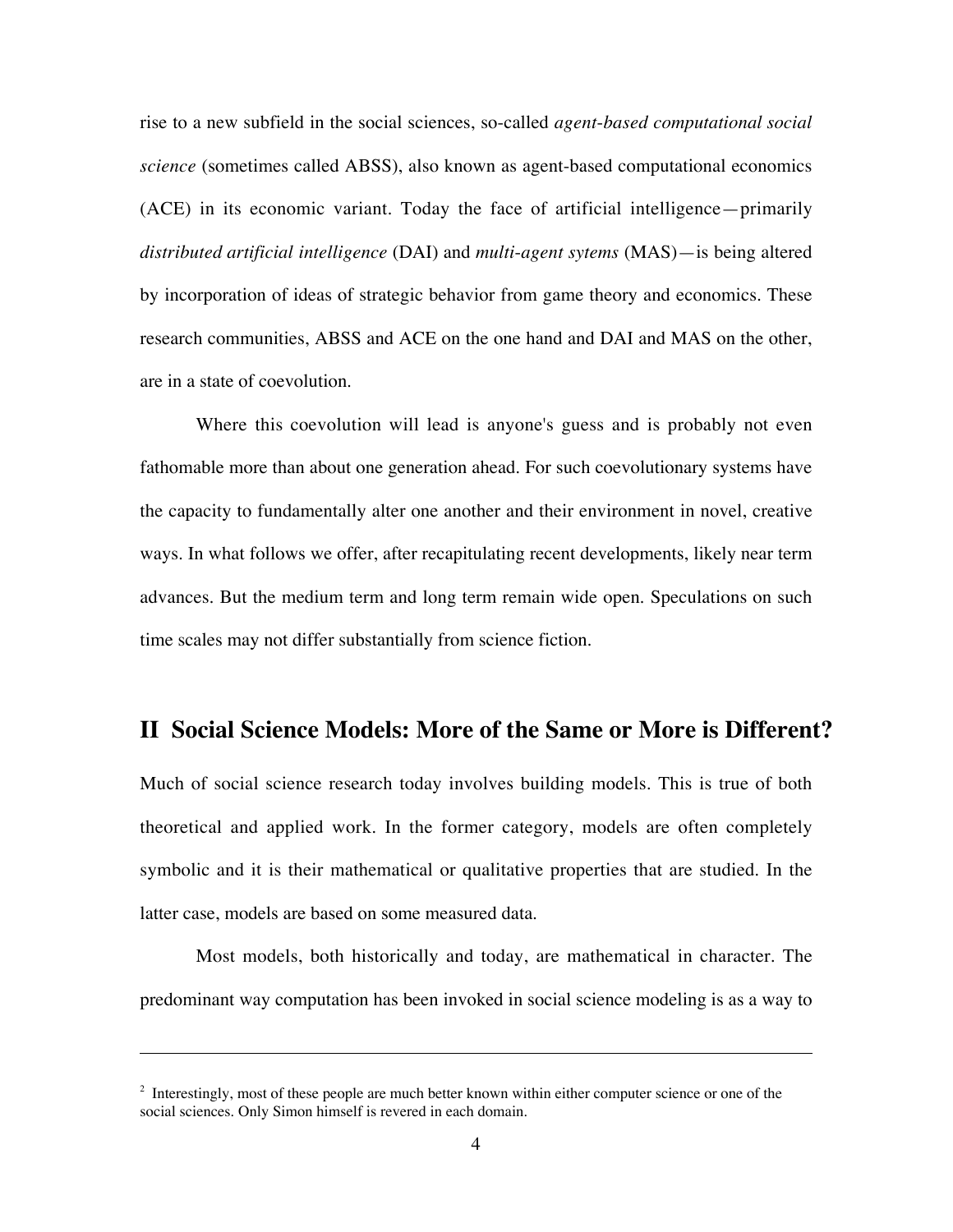solve mathematical equations, primarily via numerical methods, although recent advances in symbolic analysis have been significant (Wolfram [1991]). Beginning in the late 1980s, particularly as microcomputer and workstation capabilities grew, DAI and artificial life (AL) modeling emerged in computer science. These approaches treated individuals—people, ants, viruses—as distinct data structures—eventually objects—within computer memory. This approach defeated two classical problems of conventional mathematical modeling in the social sciences: aggregation and equilibrium. Since social systems are typically composed of a large number of individuals, mathematical models in the social sciences have, in order to maintain mathematical tractability, essentially always been one of two types: (1) aggregate models where the heterogeneity of the actual population is either assumed away (e.g., representative agent models) or averaged away by only looking at mean behavior (e.g., systems dynamics models); (2) models written at the level of individuals in which 'solution' of the models involves all agents engaging only in equilibrium behavior (e.g., Nash equilibria in game theory) and all dynamic paths by which such equilibria might be achieved are neglected. It is clear how the agent approach fixes (1), by fully-representing individuals. The way it remedies (2) is by letting the agents interact directly, which usually amounts to out-ofequilibrium interactions, with equilibrium obtaining only if a path to it is realized from initial conditions.

DAI eventually grew into MAS in the mid 1990s, and these developments combined with AL gave rise to agent-based approaches in the social sciences (ABSS, ACE). As computer hardware increased in capacity exponentially, more sophisticated agent models could be built, utilizing either more cognitively complex agents or greater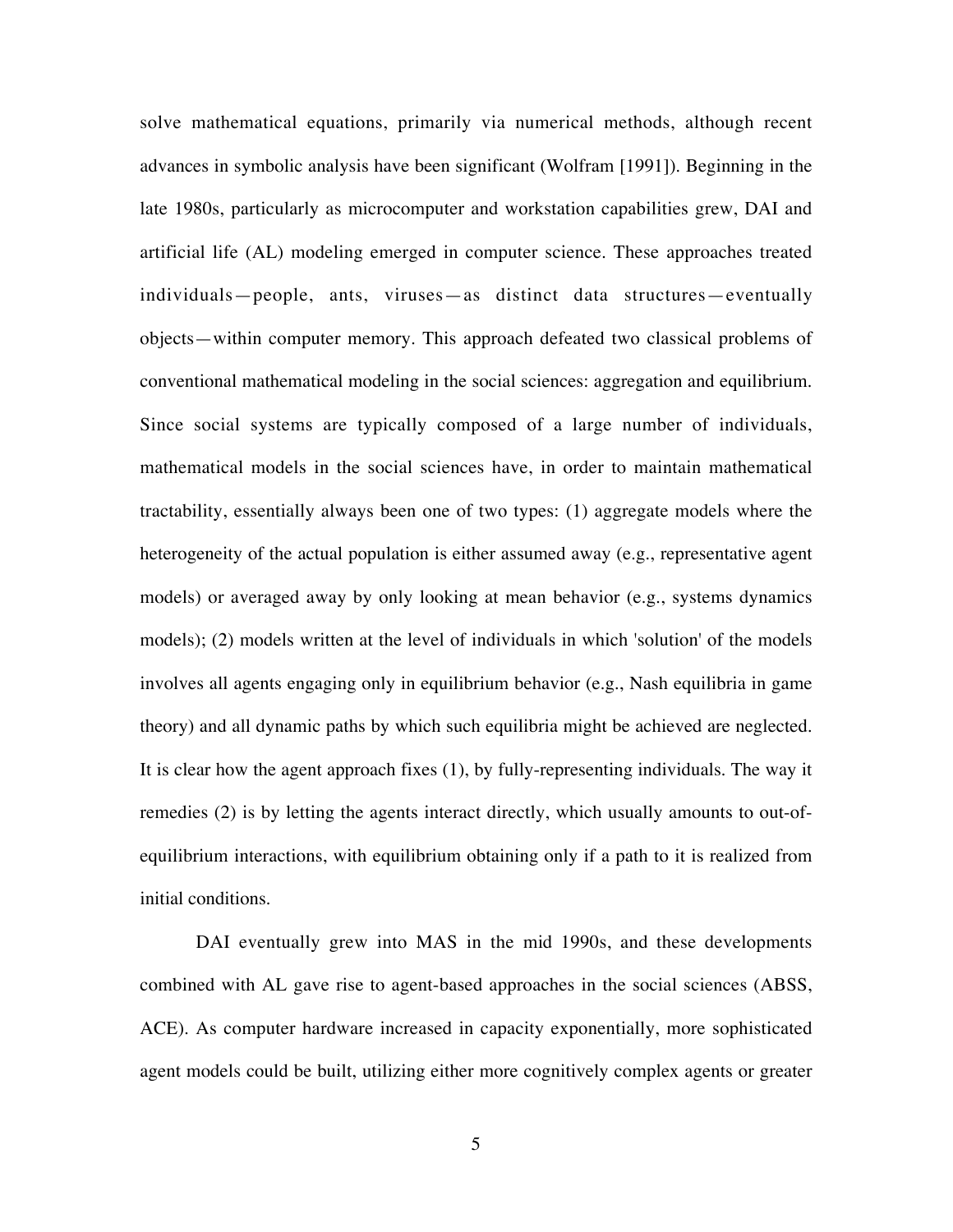numbers of simple agents, or both. Thus it became possible to build more than 'toy' models, and soon large agent populations were realized in practice<sup>3</sup> leading naturally to the metaphor of an artificial society.

Summarizing, the unprecedented growth in computing power has led not just to more powerful numerical techniques, but has given rise to a new kind of computing based on autonomous agents.

#### **Artificial Societies as a Research Paradigm**

In artificial society modeling, a population of objects is instantiated and permitted to interact. Typically, each object represents one individual. These objects have internal data fields that store the specific characteristics of the individuals, things like preferences, endowments, goals and aspirations. The objects also have methods that both modify their internal data as well as describe how they interact. Each object also has some way to assess its own self-interest, i.e., it can rank the value to itself of alternative actions. This self-interestedness or purposefulness makes the objects into agents.

There are four main ways in which agent-based computing adds value to the social science modeling project. Conventional mathematical models in the social sciences rely heavily on a suite of heroic assumptions that are certainly false empirically and arguably do more harm than good as benchmarks. First, mainstream economics makes much of a 'representative agent', conceiving the entire economy as simply a scaled up version of a single decision-maker, or perhaps two agents interacting game theoretically. This specification is easy to relax computationally by assigning random values to some

 $\overline{a}$ 

 $3$  Models with millions of agents have been realized (Nagel and Pacuzski 1995, Axtell 1999), .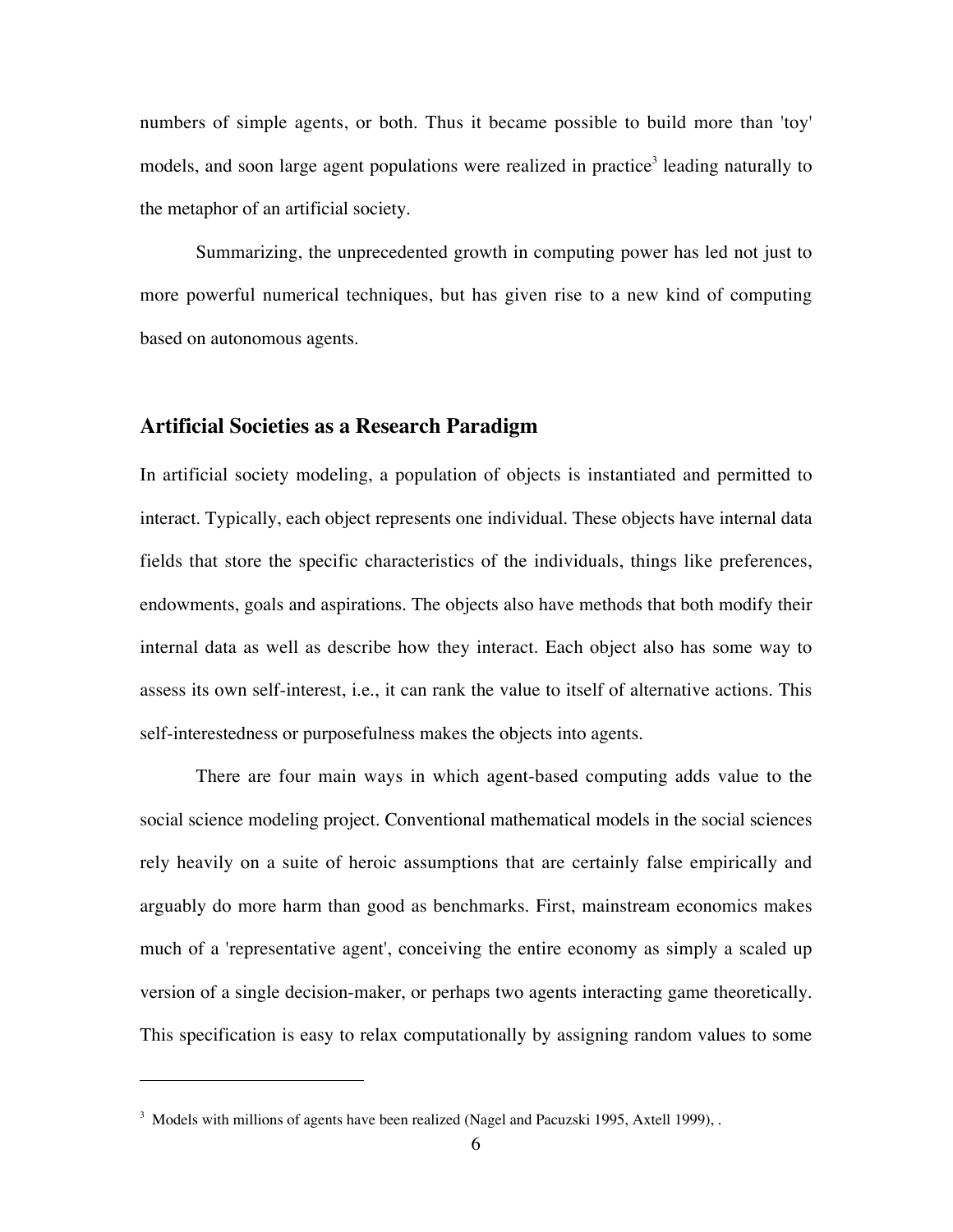agent fields in accord with empirical data, when available, yielding a heterogeneous population. Second, it is the norm in economics to consider only rational agent behavior, whereby they are able to deduce the optimal behavior *not only for themselves but for all other agents as well*. Not surprisingly, in multi-agent systems having much complexity at all, such non-procedural specifications are essentially unimplementable in practice. Thus resort to bounded rationality is common and usually necessary. Third, modeling norms also dictate that agents do not interact directly with other individuals, but rather either indirectly through aggregate variables or perhaps through some idealized interaction topology (e.g., random graph, lattice). In agent computing, however, any topology, including empirically significant ones, can be easily implemented to serve as the basis for agent interactions. Finally, equilibrium serves as the focal point for all solution concepts in the social sciences. Whether equilibrium obtains or not in an agent system, the dynamics matter and are fully modeled.

Reaseach in the social sciences—particularly economics and to lesser extents in sociology and political science—involves (at least) two modes of inquiry. In economics these conventionally are called 'positive' and 'normative'; the former purports to describe economic phenomena while the latter offers suggestions for how the performance of economic mechanisms and institutions might be improved. Of course, the dichotomy is not so clear as this in practice, with much of what passes today as economic research first taking an apparently positive approach but quickly descending into normative speculation. This 'linear combination' of research modes cuts short all purely positive ambitions which in turn hamstrings its normative value. Research that utilizes empirically-false behavioral models, i.e., utility maximization, and then quickly draws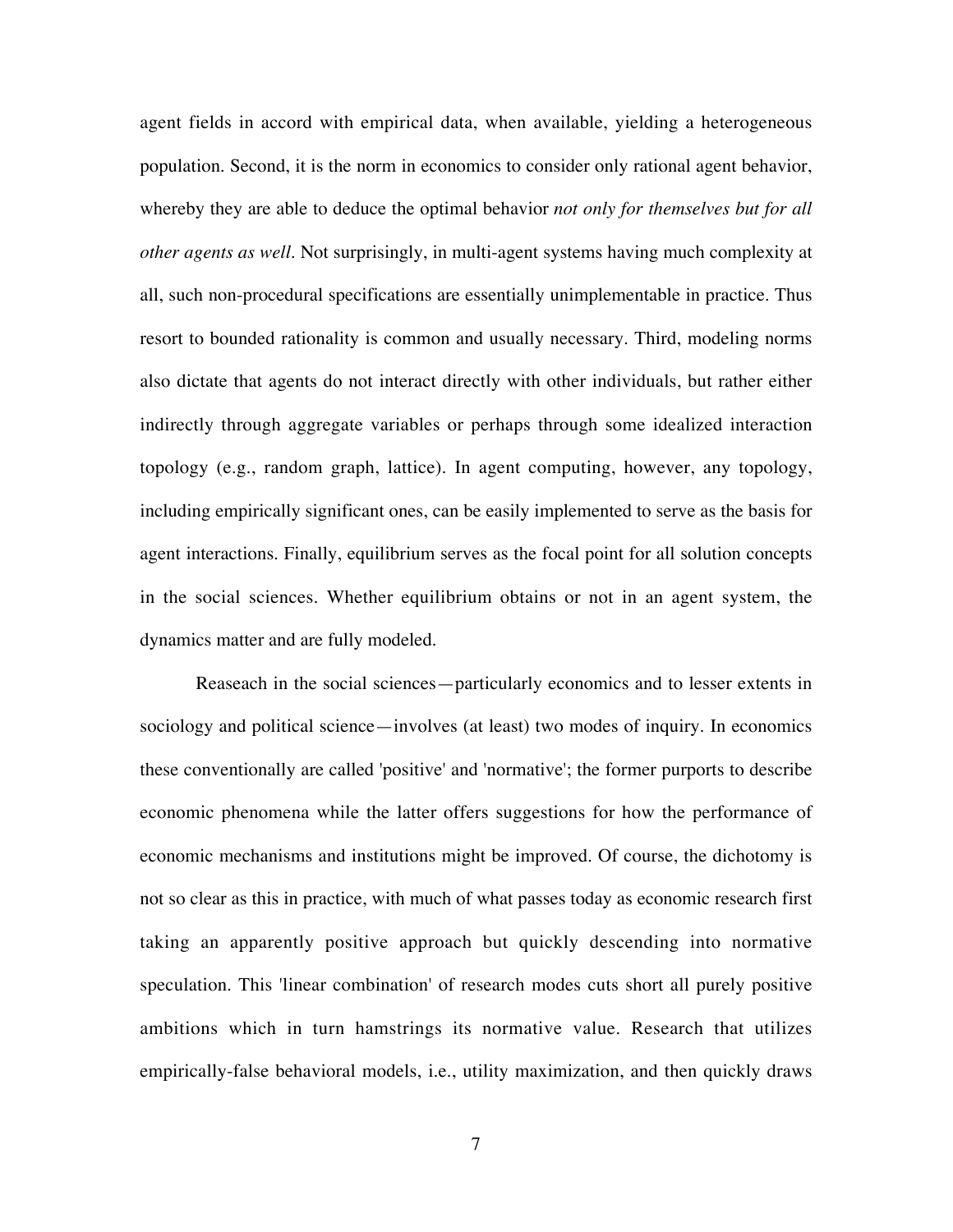'policy conclusions' is quite close to what the physicist Fenyman [1983] called 'cargo cult science': efforts that have the look and feel of real science but which do not follow the basic principles of science. In the next section we review recent research in the social sciences that utilizes agent computing.

#### **Early Results with Artificial Societies**

Within each of the social sciences there exist more or less active research program using agent computing. While the nature of these applications is each somewhat idiosyncratic, they are unified methodologically in the search for agent specifications that yield empirically-observed (or at least empirically-plausible) social behavior.

In *anthropology* there are a variety of research groups active with agents. Many of these efforts are described in the recent Santa Fe Institute volume edited by Kohler and Gumerman [2000]. In this work the main idea is to utilize the typically very extensive empirical data that exist for specific archaeologically-significant regions as the target of multi-agent modeling. One then postulates and refines agent specifications that yield simulated historical trajectories that are 'close' to the data. This research program has been pushed farthest, perhaps, in the context of the American Southwest [Diamond 2002], where empirical data, especially on environmental histories, is particularly complete by virtue of progress in tree ring dating techniques. While models of such primitive societies would seem at first blush to have only passing relevance to advanced industrial societies, they serve at least two wider purposes: (a) as necessary precursors to models of more complex societies; (b) as significant for modern underdeveloped societies where people live very close to the land and environmental fluctuations are often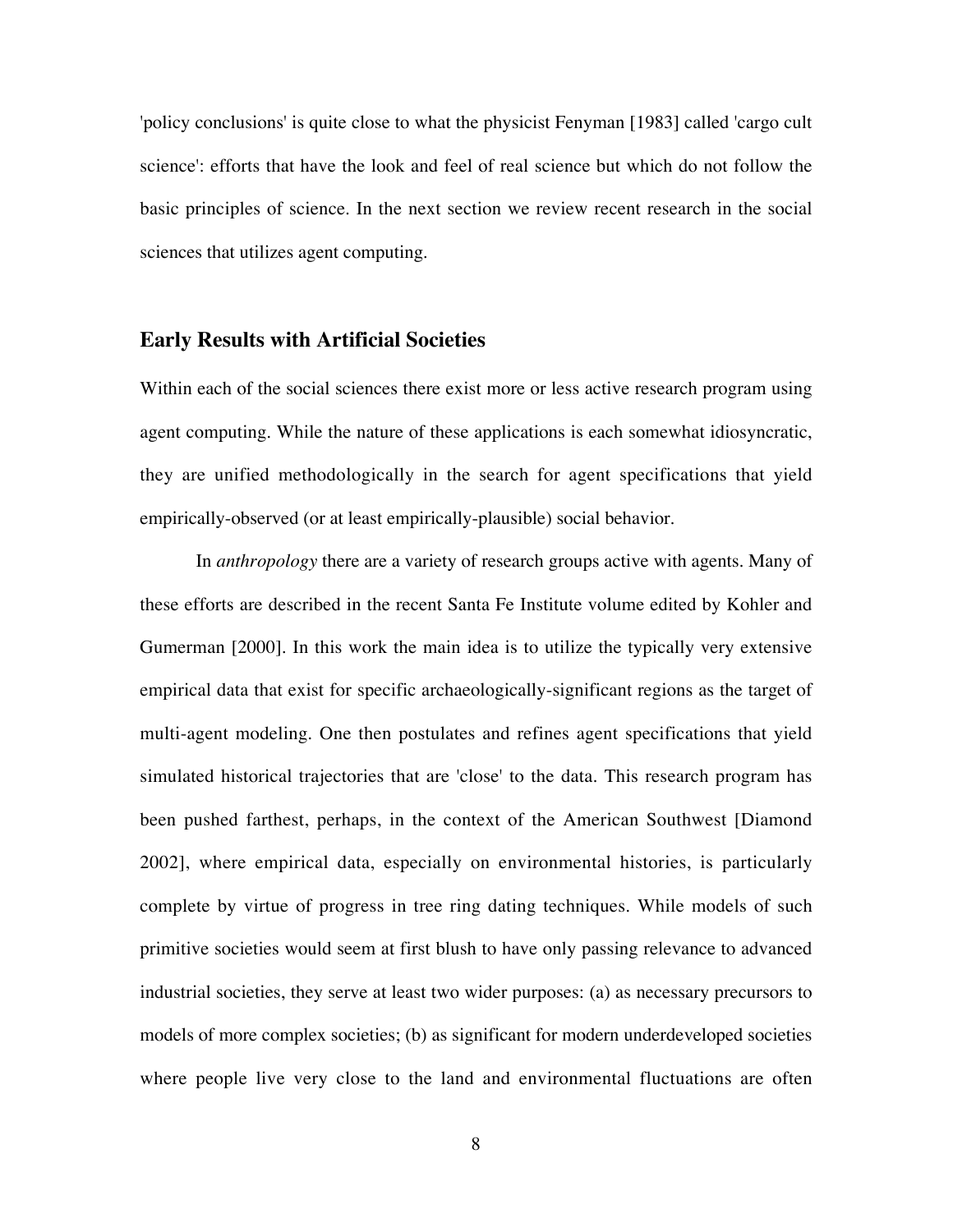responsible for major demographic shifts. Institutionally, within the American Association of Anthropologists there is a special interest group on computational modeling, with a strong representation of agent modelers.

In *geography* there has been rapidly growing interest in geographical information systems (GIS), another IT-facilitated technology. Much work with GIS to date simply amounts to animating recent or historical data on diverse geographical representations. However, recently there has been a move to link multi-agent systems type models to GIS, as exemplified by the recent Santa Fe Institute volume of Gimblett [2001]. The skill set of GIS researchers is quite similar to those required for agent computing, so there should result rapid co-evolution and perhaps coalescence of these research areas over the coming years. Indeed, with the American Society of Geographers there are now sessions at their annual meeting dedicated to just this intersection of techniques.

In *social psychology* the work of Latane *et al*. [1994], Nowak *et al*. [2000] and Kennedy *et al*. [2001] has amply demonstrated the power of the agent-based approach to social situations typically studied by psychologists. The latter takes a unique 'swarm' approach to cognition that is quite different from reigning approaches to learning.

In *sociology* a variety of more or less classical problems involving the tension between individual incentives and group behavior have been the subject of agent-based computational models. Many of these problems fall under the general rubric of *social dilemmas* (e.g., Macy and Flache [2002]. This is an instance of a general problem that arises across multi-agent systems, that of the micro-macro link. That is, if one knows the agent specification fully, what are the resulting societal properties? This problem is difficult in general but progress has been made in specific environments. A recent review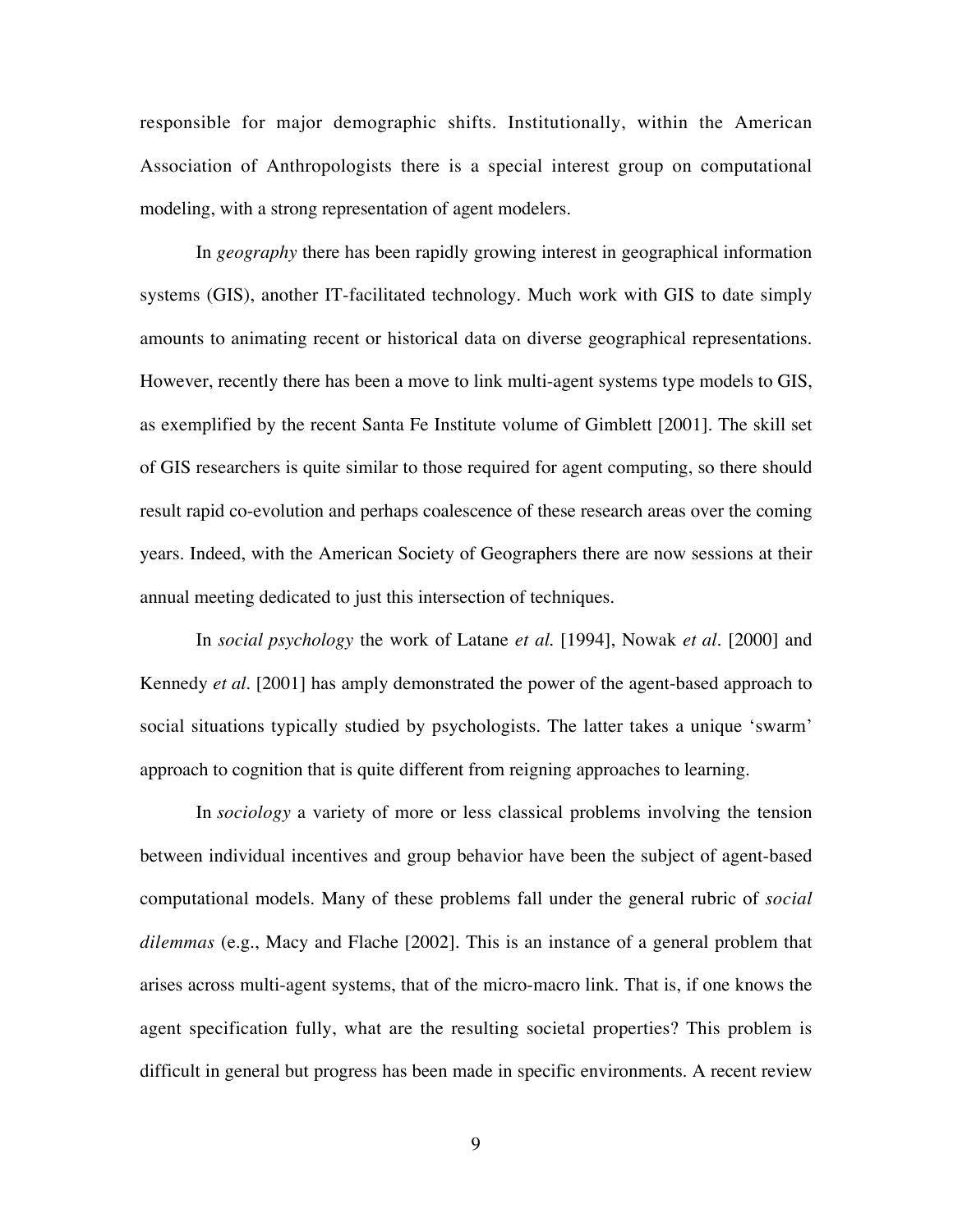article summarizing much of the multi-agent work in sociology is Macy and Willers [2002]. Early work includes Gilbert and Doran [1994] and Gilbert and Conte [1995].

In *political science* the early work by Axelrod [1984] can be seen as having kept the early flame of multi-agent systems modeling alive in the social sciences during the 1980s. Within the past five years or so there has been an explosion of interest, with a great range of models appearing, from state evolution through political party dynamics all the way down to game theoretic models of social dilemmas. In the related field of *political economy* there have been several papers utilizing agents; see Kollman *et al*. [1997] for a survey.

*Economics* has probably been the most active of the social sciences to date in applying agent computing. This probably is primarily due to the fact that methodologically individualism—writing models in terms of individual agents—has long been the norm among economics researchers, and because some economists have reasonably well-developed computing skills. The general areas of economics in which these models have been applied include to traditional markets (Kirman and Vriend [2002]) as well as financial ones (see next paragraph), to consumer behavior (Allen and Carroll [2001]), to social norms and conventions (Axtell and Epstein [1999], Axtell, Epstein and Young [2001], Young [1998]), labor markets (Tesfatsion [2001]), to the formation and evolution of firms (Axtell [1999], Luna [2000]), to public goods problems (Kollman *et al*. [1998]), to macroeconomics (Bullard and Duffy [2001]) and to international economics (Arifovic [1996]). Tesfatsion maintains an ACE website (www.econ.iastate.edu/tesfatsi/ace.htm).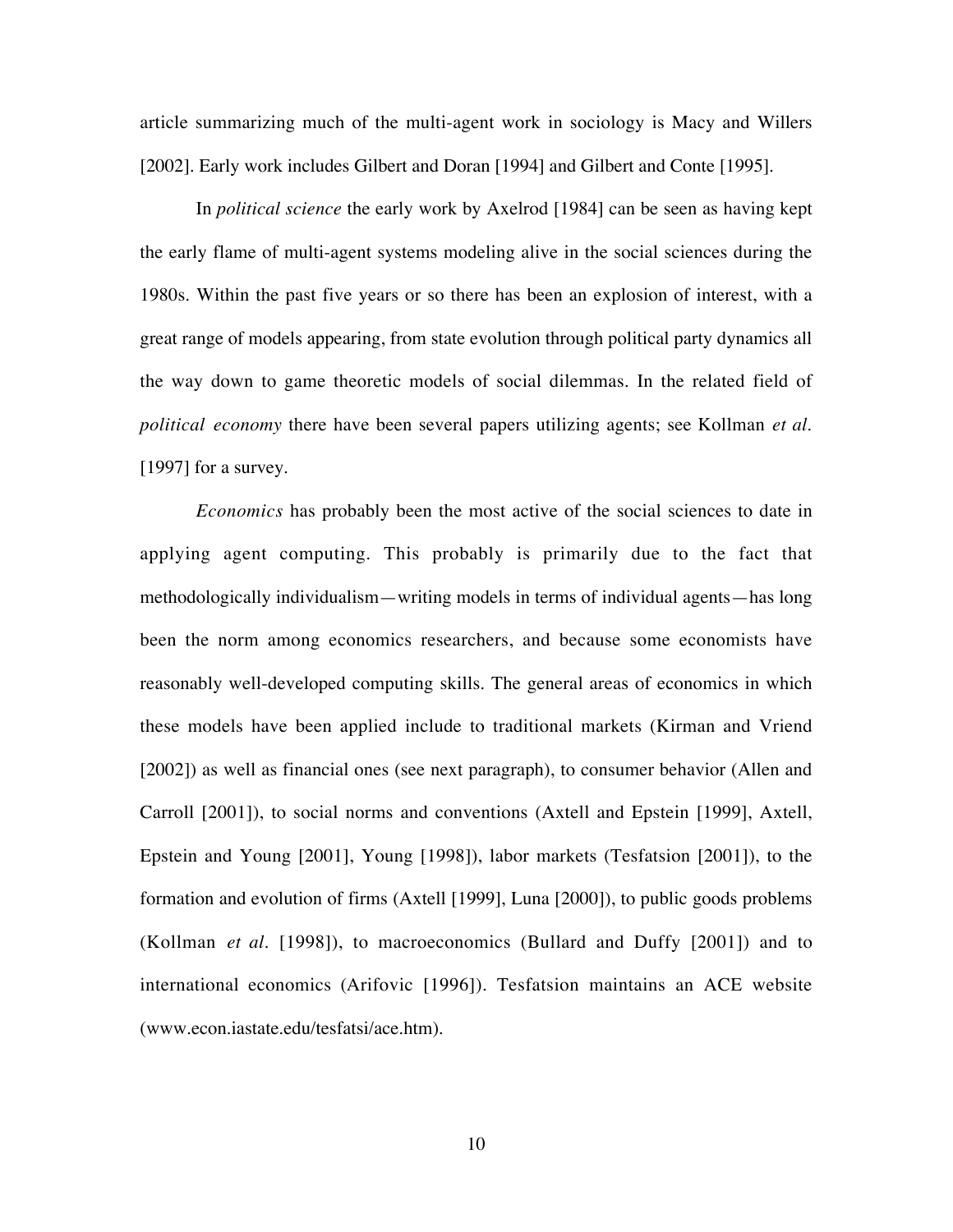*Finance* has been a particularly fertile area for the application of multi-agent systems modeling. In this area there are extensive datasets that are extremely useful in estimating and calibrating models. Pioneering work has been done by LeBaron [2001] and Lux [1998], among others. These models involve heterogeneous agents who make forecasts about future prices and take speculative positions in order to profit. These models have had significant success in explaining empirical data. Finance is also the area where the so-called *econophysicists* have begun to work, and there has been some convergence between their efforts and agent modeling (Farmer and Lo [1999]) The physicists wont is to work with highly idealized but tractable models, so they have made use of agents precisely at the interface of analytical intractability.

In *organizational science* the recent volume of Prietula, Carley and Gasser [2000] is a pioneering effort to bring agent computing to a field otherwise dominated by case studies and management science/operations research-type models. Here the basic approach is to take some organizational form or topology as given and populate each node of the organizational chart with adaptive agents. These agents glean information from their environment and pass messages up and down the organizational graph, resulting in organizational performance that is quantifiable and to some extent comparable to real-world organizations. These models have both positive and normative uses, since elaboration of such models usually leads to recommendations for how actual organizations can be improved.

In *business* there has been a variety of both academic and commercial work, with individual projects too numerous to list here comprehensively. Painting with a broad brush, there have been outright agent simulation projects of particular firms' operations or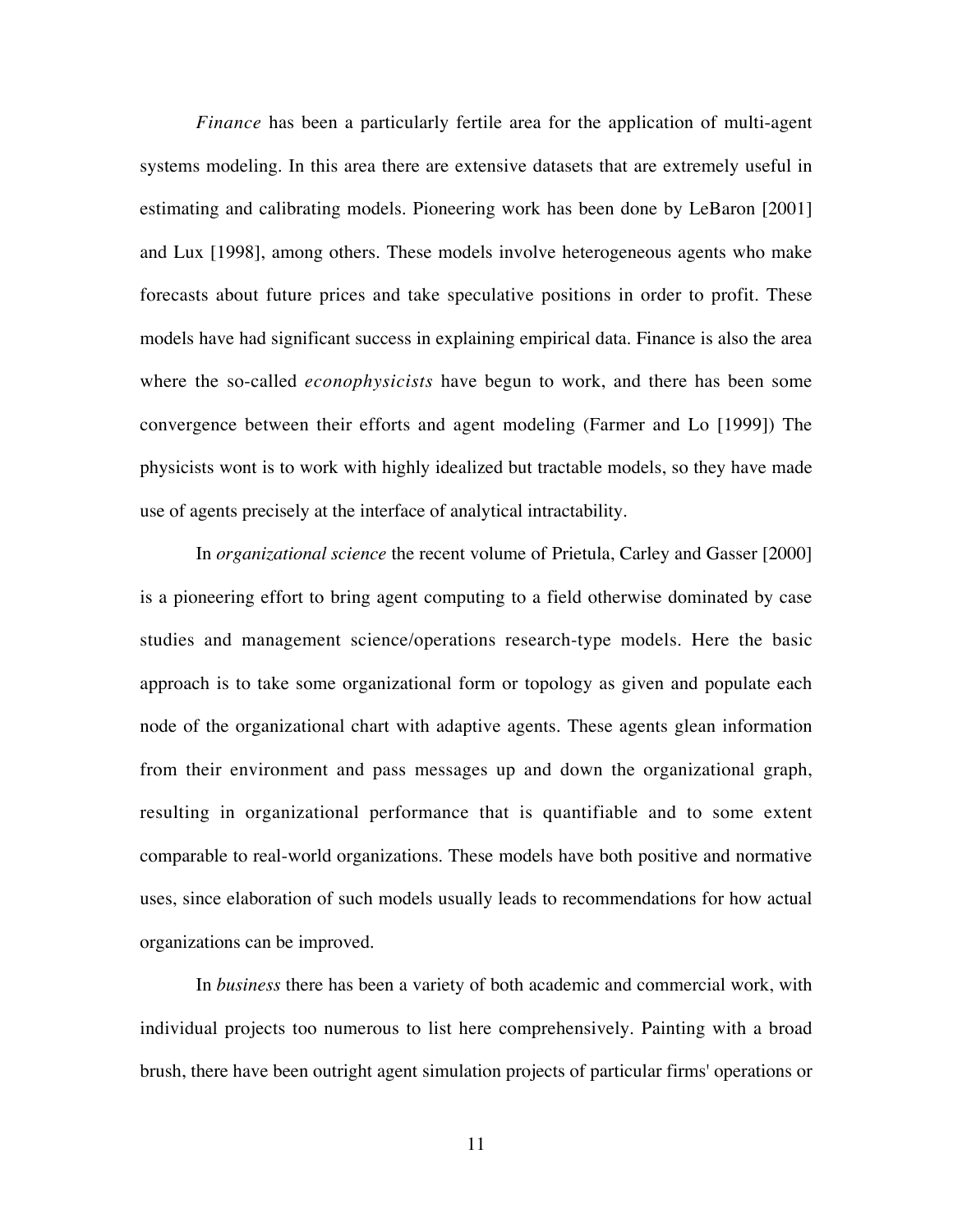client bases, such as the highly detailed NASDAQ simulation (Darley and Outkin [2003]) and life insurance policy-holder behavior (Shumrak *et al.* [1999]). Agents have also been employed in more of a normative way, to better design logistical functions, such as cargo routing and job scheduling. The third way that agents have been utilized is commercially is as the basis for evolutionary tools that help engineers design better systems, whether physical (e.g., vehicles) or financial (e.g., risk management) ones. The recent articles by Bonabeau and Meyer [2001] and Bonabeau [2002] describe many of these efforts. In the near term it would appear that there will continue to be strong commercial demand for agent systems.

In the arena of *public policy*, where even simple computational models (e.g., spreadsheets) have revolutionized the practice of public administration, there has been limited adoption of agent computing to date. Recent projects include environmental resource management (Janssen [2002]) and a model of a large urban school district (Saunders-Newton [2002]). One interesting project at the local level, and funded with philanthropically, is the comprehensive agent-based planning model of Trewell, Vermont (Bernard). The software upon which this model is based has been generalized and attempts to commercialize it as a tool for town/city planning are underway. At the state and provincial level there are also some initial forays into agent modeling, including regional water quality management (Moss *et al* [2001]) and aspects of technological policy. At the national level there are a variety of agent models that claim some policy relevance. For example, several non-DOD US government agencies have adopted agent computing to better understand their client bases—typically some sub-group of U.S. citizens. Here agent computing typically competes with some more conventional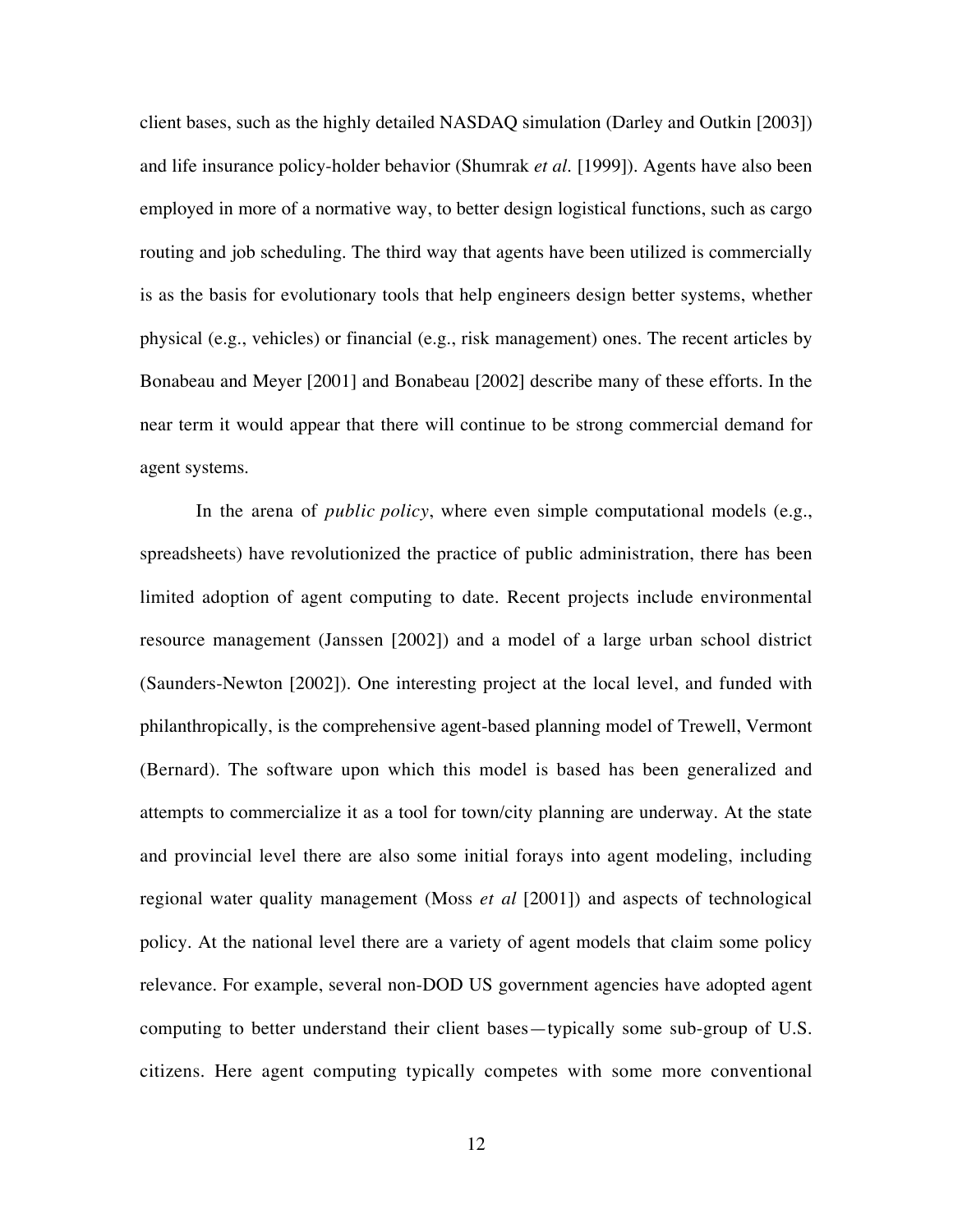modeling approach, such as statistics/econometrics. Many of the early uses of agents so far have involved circumstances where, for one reason or another, these tried an true methodologies are either weak or altogether inappropriate, such as when a regime change has occurred and little or no historical data are available to estimate empirical models. Thinks tanks—primarily my own—have proffered agent models as the basis for improving public policy (e.g., Axtell and Epsten [1999]). Despite the preliminary character of many of these efforts, there seems to be significant appetite for this highly visual and intuitive modeling technique in policy communities (Bourges [2002]).

There are a variety of applications of agents beyond the edges of conventional social science, For example, in *transportation science and policy*, the agent-based approach has become dominant methodological paradigm for modeling traffic flow (Nagel and Paczuski [1996]). The highways of entire cities (e.g., Albuquerque, Dallas-Fort Worth and Portland) have been simulated using the TRANSIMS code. Further, the view of transportation systems as complex adaptive systems, coupling mobility, air quality, and energy considerations has recently been articulated (Simon *et al.* [2003]) and this perspective leads naturally to agent computing. In *public health*/*epidemiology* the use of agents to more accurately model disease dynamics—taking into account realistic social networks for instance—has proven important in AIDS models, among others (Wayner [1996]) Here the limitations of conventional mathematical representations are clearly very severe and apparently the only way to make progress is through agents. Because transmission in urban environments is the dominant concern, there is even a version of the TRANSIMS code called EPISIMS for conducting large-scale modeling experiments. In *demography* the thesis that highly localized social norms of fertility importantly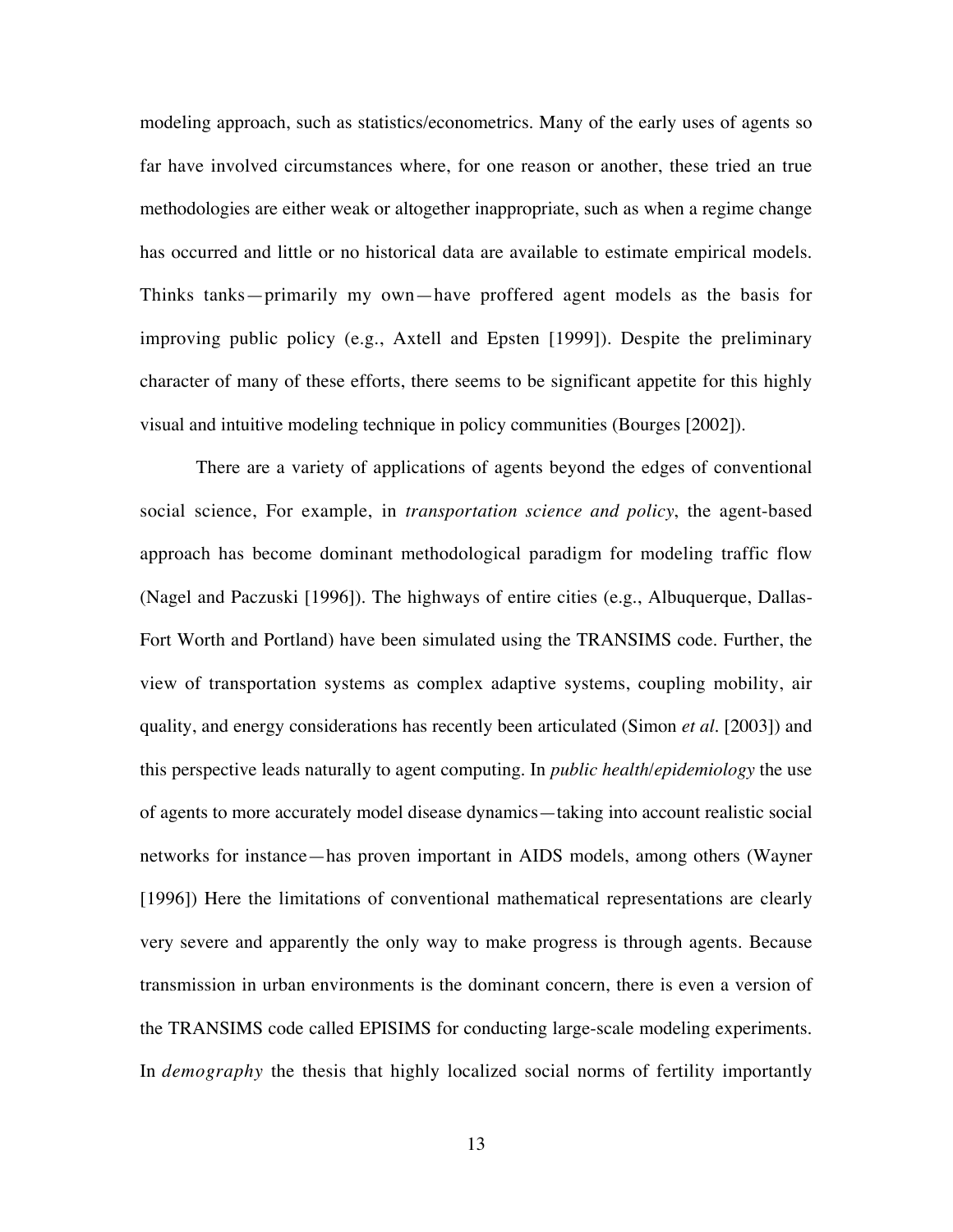influence a population's overall demographics has recently received much attention and seems to be broadly confirmed empirically (Kohler [2001]). Finally, the *military* has been an early adopter of agent computing. A decade ago *equation*-*based* modeling of combat situations was essentially the only method in use, with vector supercomputer time being extensively utilized to study alternative rules of engagement, tactics, hardware, and so on. Since then there has been a transition to agent computing techniques for modeling such 'blue vs. red' interactions, with this process accelerating in the past five years particularly. These war-gaming environments, based solely by autonomous software agent players, can also be configured to support human players. A related kind of war-gaming is economic instead of lethal, and here there has also emerged a suite of agent-based tools to accomplish this (www.SEASLLC.com).

While in none of these fields is agent computing anything like a dominant paradigm today, in toto these many successful applications speak to the breadth and potential of the approach.

# **III Multi-Agent Systems: From Engineering to Social Science**

My subject so far as been the ways in which agent computing is changing the practice of the social sciences by serving as a tool for social scientists. Here we describe how the social sciences are altering the face of AI/DAI/MAS.

Early in the evolution of DAI from AI, there emerged the need to decentralize agent systems in a meaningful way. Given the focus on decentralization within microeconomcs and general equilibrium theory, ideas from these fields were early on incorporated into DAI under the rubric 'market-oriented programming' (Wellman [1995]).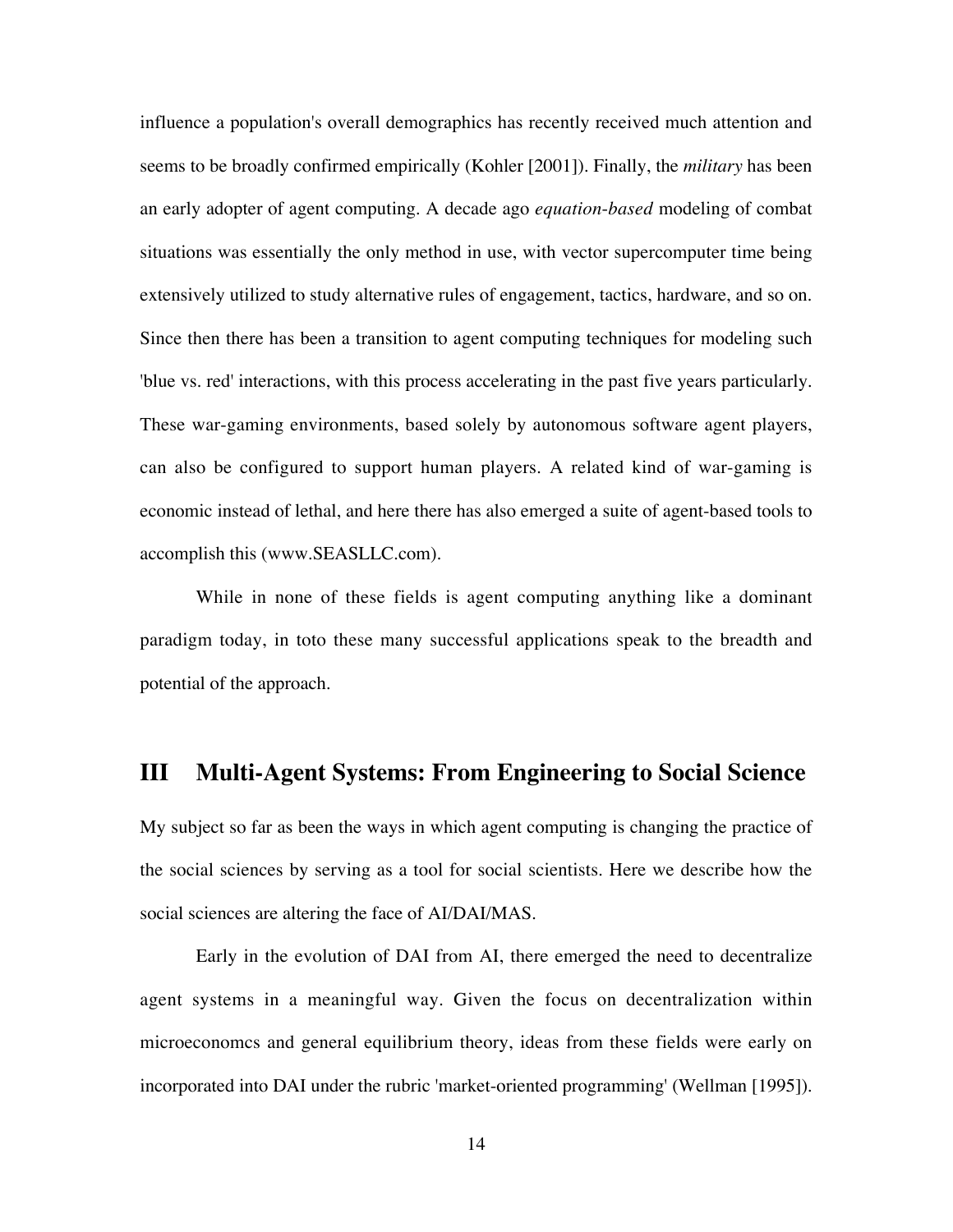Since then there has been rapid realization that the rational model of human behavior could serve as a possible basis for building agent systems. Subsequently, game theoretic ideas have been systematically incorporated into MAS, and their importance has grown dramatically in recent years until perhaps as many has half of all papers in this area are based on these ideas (e.g., Sandholm [1999], Sen [2002], Shoham and Tennenholtz [1997]).

However, the ideas from economics and game theory that have been utilized by MAS researchers are not those emanating from the agent-based computing community in the social sciences, but rather older, largely rational and equilibrium ideas. For example, *mechanism design* refers to an approach to the synthesis of interaction environments in which the desired performance of a mechanism is specified and one then figures out what incentives to give the agents such that the (e.g., Nash) equilibria that are individually rational and incentive compatible achieve the objective. This formalism was developed largely in the 1980s and is today viewed by some as a viable way to design MAS (e.g., Parkes [2001]). Unfortunately, because such mechanisms are not credible behaviorally for humans—real people are not fully rational!—the utility of mechanism design principles is quite opaque. In lieu of using mechanism design ideas to create perfect societies, researchers in ABSS and ACE are much more likely to build behaviorally realistic systems and then study the performance of the artificial society wrt alternative policies in the environment in question. This seems both more practical and more like the way actual policy is formulated in the real world. Presumably MAS researchers can make good use of new ABSS and ACE research, and the latter can surely benefit from better understanding of what is being achieved by the former. But today these research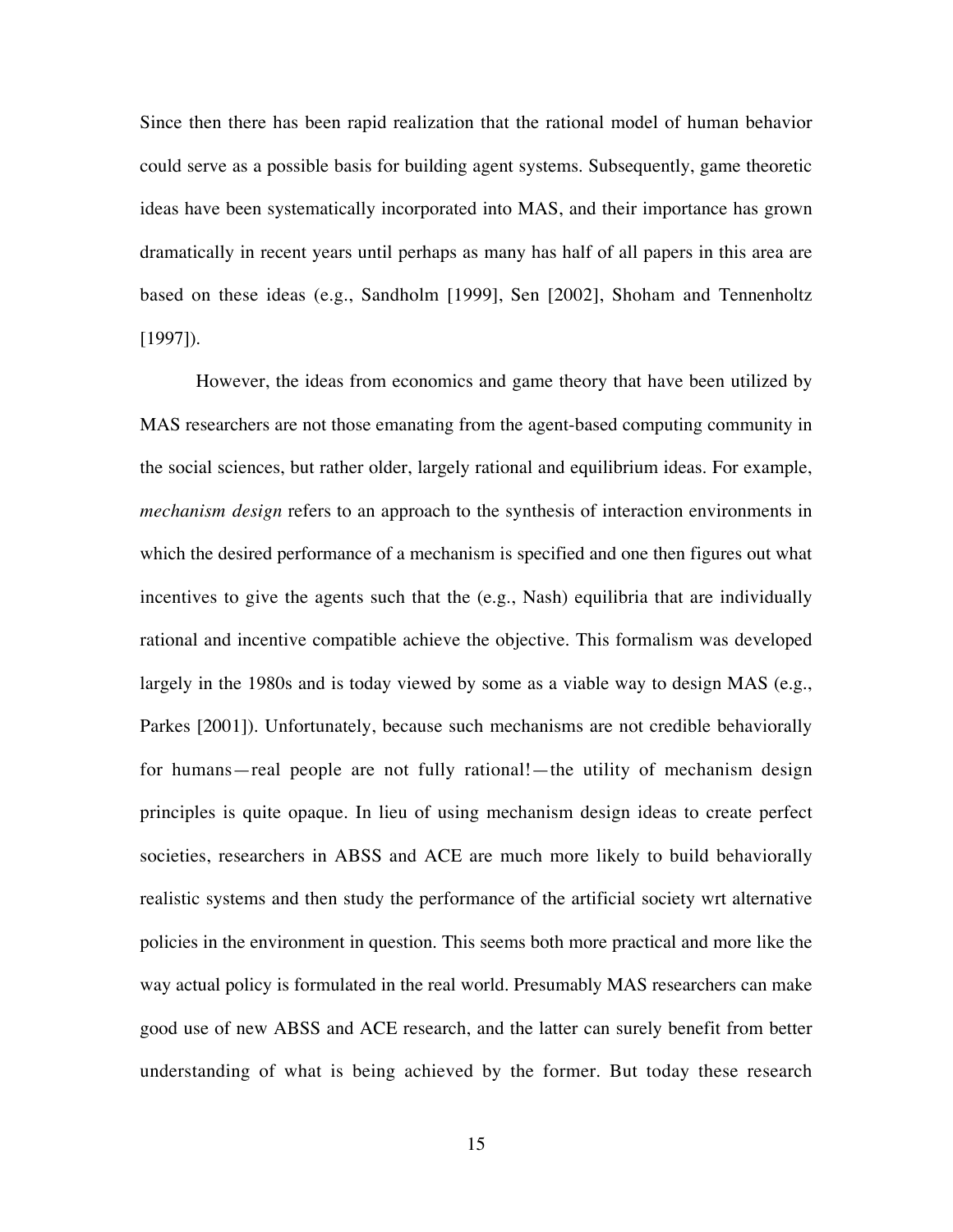communities are only tenuously joined by the interdisciplinary interests of a few individuals.

This out-of-step evolution between MAS proper and ABSS and ACE is not uncharacteristic of co-evolutionary environments in their early stages, and should soon be replaced by a more synchronous co-evolution.

# **IV Agents: Evolution or Revolution?**

I am acutely aware that by portraying agent computing as something really new and different for the social sciences I am exposing these ideas to grave risks. Firstly, when outlining the features that distinguish a new methodology there is the risk that these distinguishing features will become, in essence, walls that serve to 'ghetto-ize' the new technique, effectively limiting the interactions between the old and new ways of working. Secondly, in touting the apparent effectiveness of a new methodology there is always the risk that hype will overtake substance, and expectations inflate beyond what is realistic. In caricature the method then looks like a panacea when it is unlikely to be one.

The alternative approach is to paint an evolutionary picture, where today's new methodology is seen as simply the logical extension of adequate but dated conventional methodology, representing natural progress instead of abrupt change. This view is more easily 'sold' to existing research communities and has an easier time insinuating itself into conventional discourse.

Evolution or revolution? Continuous or abrupt change? Smooth transition or phase transition? One is tempted to invoke Kuhn [1962] at this point and delve into the sociology of science. However, it is possible to abstract from such abstruse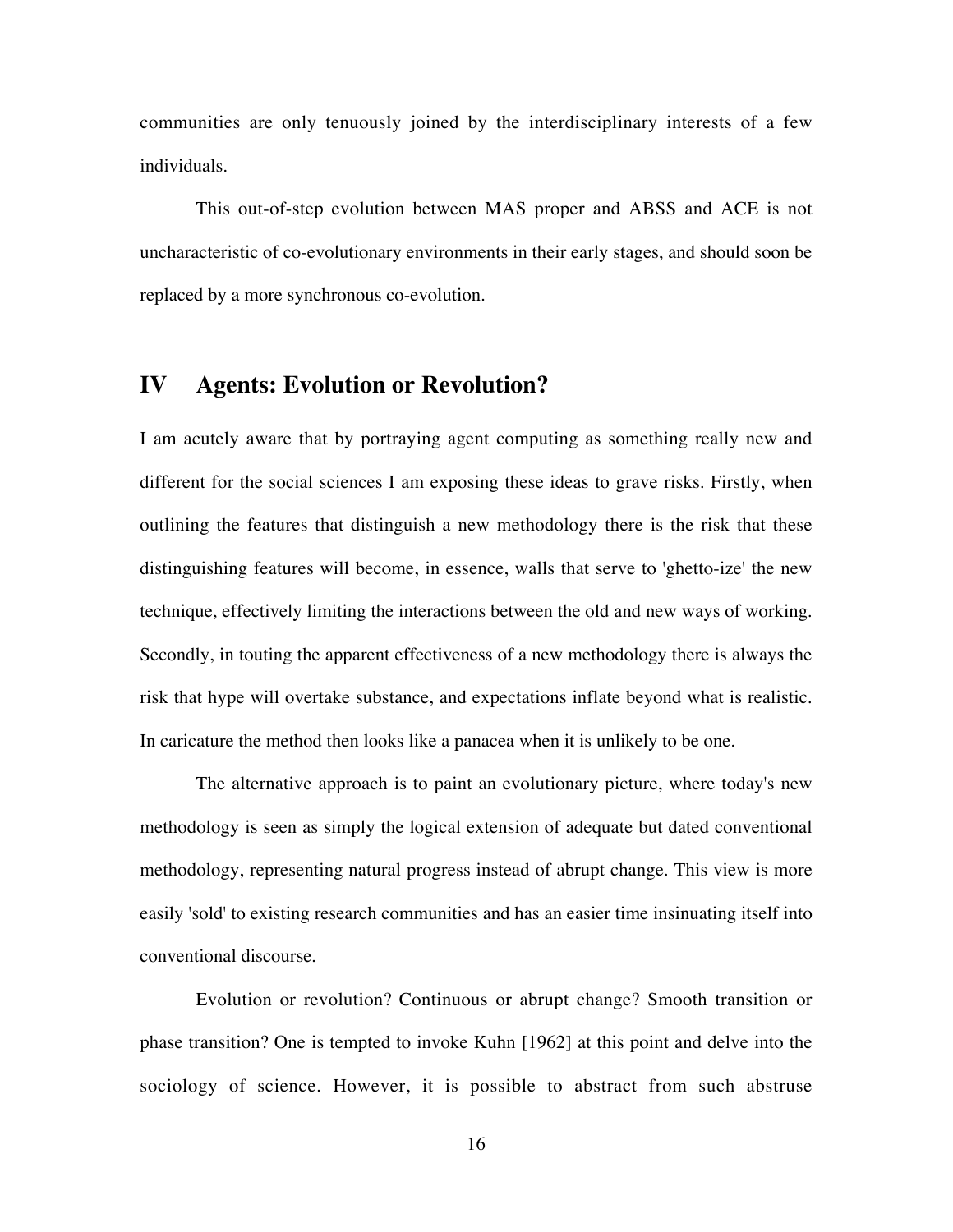considerations in arguing on behalf of the latter interpretation—agents as revolutionary—by merely pointing out that the technical skills employed by those who foment the agent revolution today are quite different from those administered to today's graduate students, and thus those possessed by today's faculty members. A very small subset of social science researchers knows enough about computer science and information technology to actually perform agent-based modeling within their area of domain expertise. This fact is simultaneously the major barrier to the systematic adoption of these new techniques as well as the ultimate evidence that agents constitute a discontinuous advance.

Be that as it may, many open research questions remain, and much fertile ground between computer and information science and the social sciences remains to be ploughed. For example, an essentially virgin territory involves incorporating results from experiments with human subjects into agent-based models. Similarly, how best to statistically estimate agent models from aggregate data is today largely an open question. The ways in which *emergence* is dealt with between the two fields is quite different (see Axtell 2003), as are aspects of model verification and validation. Finally, aspects of model inter-comparision and robustness are just now coming to the fore and need to be better understood if this new paradigm is going to have significant staying power (Hales [2002]).

# **V Coevolution: Rise or Demise of the Social Sciences?**

Assuming that Moore's law will continue to be realized for the next generation or so—say 20-30 years—agent computing will double in capabilities every 18-24 months.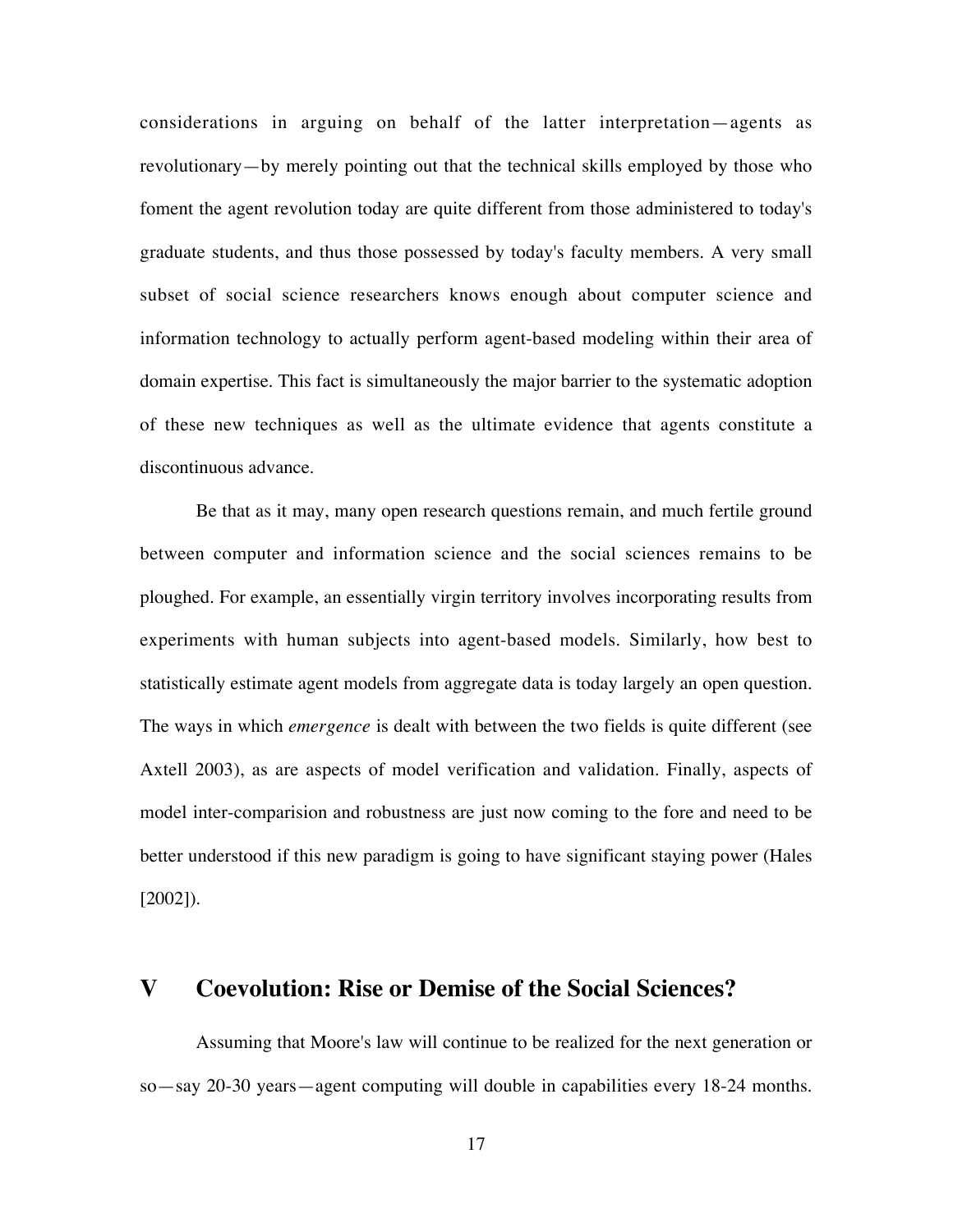From the social science side, this ostensibly exogenous technological revolution will permit the construction ever larger models involving ever greater numbers of more complex agents. When one contemplates the possible desktop hardware of 2020—just over 16 years from now, at least 8 doubling times and some  $2^8 = 256$  times greater power—one imagines 500 gigabytes of ultra-fast RAM, clock speeds of at least 500 gigahertz, bus speeds of perhaps 100 gigahertz, and hard disks having capacity of 25 terabytes.

This continuing revolution in IT will fundamentally alter the kinds of social science models that can be built. It will also alter the practice of the social sciences, as equations give way fully to agents, empirically-tested cognitive models arise, and as decision models grounded in neuroscience emerge.

It will too forever change the face of computer science as seen through the guise of MAS, as more powerful social science models reflect back to MAS. Overall two distinct scenarios of coevolution seem plausible from my vantage point.

Should social science methodology adapt as agent computing evolves, one imagines the journals of 2025 filled with papers describing multi-agent models in which the theorems that can be proved in special cases relegated to appendices. However, if MAS methodology becomes so pervasive (through commercial deployment) that it substitutes for traditional private (e.g., commercial) or public (e.g., governmental) mechanisms and institutions, then analysis of such social structures will, of necessity, be analysis of MAS. This could lead to the displacement of traditional economics and other social sciences, turning them into a branch of computer and information science, in much the same way as library science has been suddenly transformed over the past decade into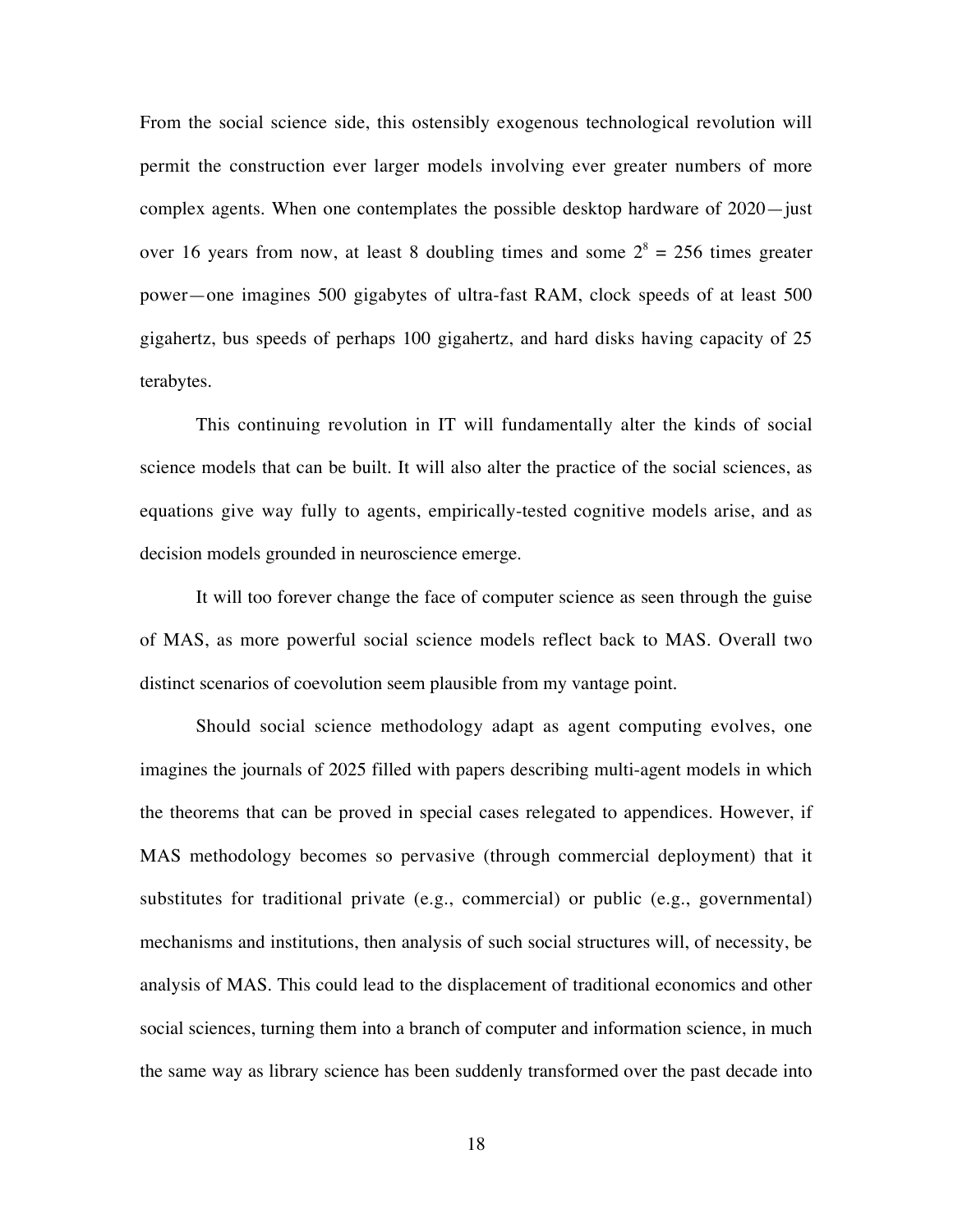information science. How all this plays out is anyone's guess, but surely, in the style of

the Chinese proverb, this is an exciting time to be alive.

# **References**

- Allen, T.W. and C.D. Carroll. 2001. Individual learning about consumption. *Macroeconomic Dynamics, 5*.
- Anderson, P.W. 1972. "More is Different." *Science*.
- Arifovic, J. 1996. "The Behavior of Exchange Rates in the Genetic Algorithm and Experimental Economies." *Journal of Political Economy, 104* (3): 510-541.
- Axelrod, R. 1984. *The Evolution of Cooperation*. Basic Books: New York, NY.
- Axtell, R.L. 2003a. "Economics as Distributed Computation." In K. Takadama *et al*. eds. XXX. Springer-Verlag: Tokyo.
- ———. 2003b. "A Positive Theory of Emergence for Multi-Agent Systems." Working paper. Center on Social and Economic Dynamics. The Brookings Institution: Washington, D.C.
- ———. 2000. "Why Agents? On the Varied Motivations for Agent Computing in the Social Sciences."
- Axtell, R.L. 1999. "The Emergence of Firms in a Population of Agents: Local Increasing Returns, Unstable Nash Equilibria, and Power Law Size Distributions." Working paper, Center on Social and Economic Dynamics, The Brookings Institution.
- Axtell, R.L. and J.M. Epstein. 1999. "Coordination in Transient Social Networks: An Agent-Based Model of the Timing of Retirement." In H. Aaron, ed. *Behavioral Dimensions of Retirement Economics*. Brookings Institution Press: Washington, DC
- Axtell, R.L., J.M. Epstein and H.P. Young. 2001. "Emergence of Class Norms in a Multi-Agent Model of Bargaining." In S. Durlauf and H.P. Young, eds., *Social Dynamics*. MIT Press: Cambridge, Mass.
- Bankes, S. 2002. "Agent-Based Modeling: A Revolution?." *Proceedings of the National Academy of Sciences USA, 99*: 7199-7200.
- Bernard, R. No date. "Policy Simulator: A Decision Support System for Local Government." Working paper. CommunityViz.
- Bonabeau, E. 2002. "Agent-Based Modeling: Methods and Techniques for Simulating Human Systems." *Proceedings of the National Academy of Sciences, 99*: 7280-7287.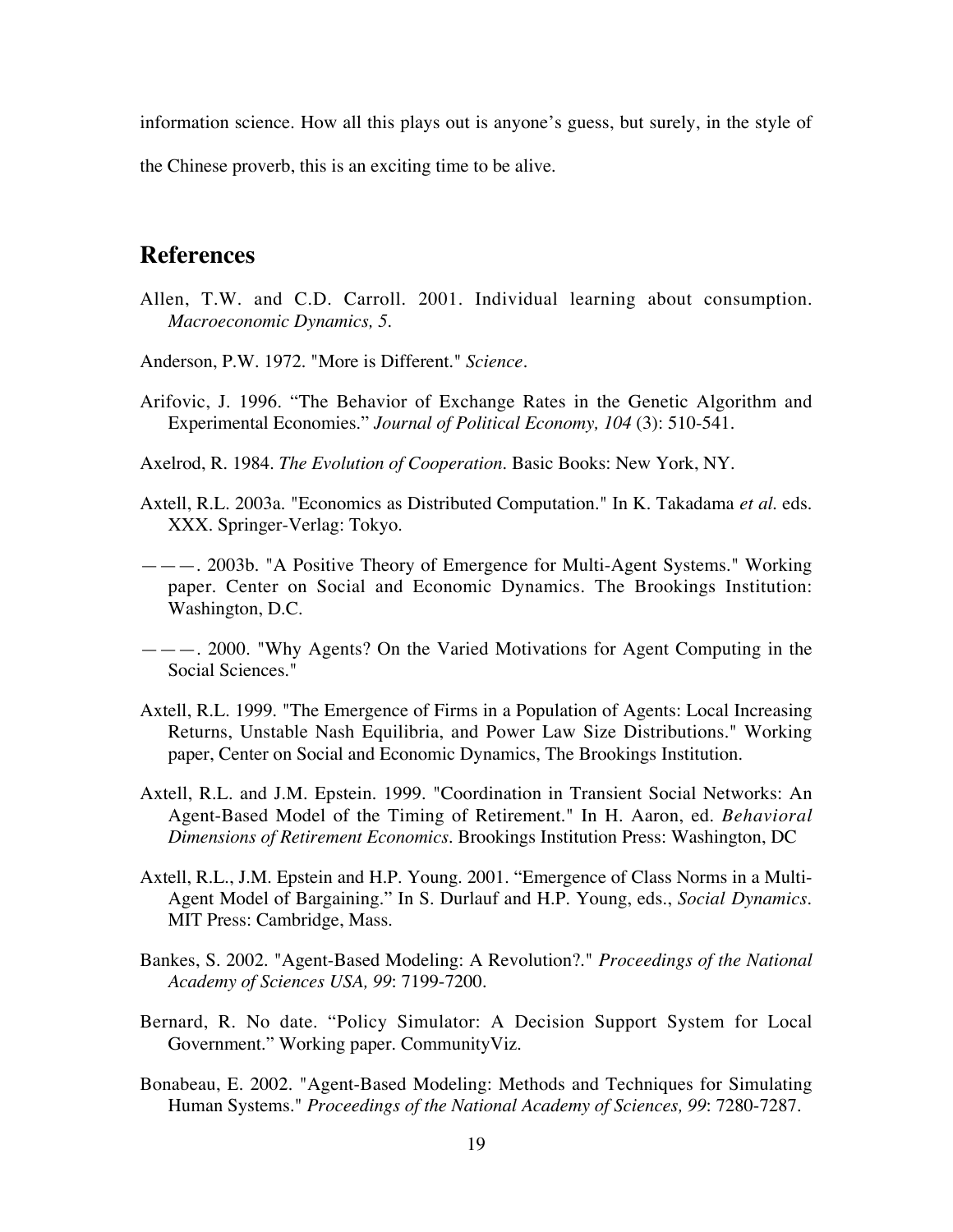- Bonabeau, E. and C. Meyer. 2001. "Swarm Intelligence: A Whole New Way to Think About Business." *Harvard Business Review*.
- Bourges, C. 2002. "Computer-Based Artificial Societies May Create Real Policy." *Washington Times* (May 12).
- Bullard, J. and J. Duffy. 2001. Learning and excess volatility. *Macroeconomic Dynamics, 5*: 272-302.
- Cyert, R.M. and J. March. 1963. A Behavioral Theory of the Firm. Prentice-Hall: Englewood Cliffs, NJ
- Critchon, M. 2002. *Prey*. Harper Collins: New York.
- Darley, V. and S. Outkin. 2003. Bios technical report. Santa Fe, NM.
- Diamond, J.M. 2002. "Life with the Artificial Anasazi." *Nature*, vol 419: 567-569.
- Epstein, J.M. and R. Axtell. 1996. *Growing Artificial Societies: Social Science from the Bottom Up*. MIT Press: Cambridge, Mass.
- Farmer, J.D. and A.W. Lo. 1999. "Frontiers of Finance: Evolution and Efficient Markets." *Proceedings of the National Academy of Sciences USA, 96*: 9991-9992.
- Feynmann, R. 1983. *Surely You're Joking, Mr. Feynman.*
- Gilbert, N. and J. Doran, eds. 1994. *Simulating Societies: The Computer Simulation of Social Phenomena*. UCL Press: London.
- Gilbert, N. and R. Conte, eds. 1995. *Artificial Societies: The Computer Simulation of Social Life*. UCL Press: London.
- Gimblett, R. ed. 2001. *Integrating Geographic Information Systems and Agent-Based Modeling Techniques for Understanding Social and Ecological Processes*. Oxford University Press: New York, NY.
- Hales, D. *et al*. 2002. Model to Model Workshop (cfpm.org/m2m).
- Janssen, M., ed. 2002. *Complexity and Ecosystem Management: the theory and Practice of Multi-Agent Systems*. Elgar: London.
- Judd, K. 1999. *Numerical Methods in Economics*. MIT Press: Cambridge, Mass.
- Kennedy, J., R.C. Eberhardt and Y. Shi.. 2001. *Swarm Intelligence*. Morgan Kaufmann.
- Kirman, A.P. and N.J. Vriend. 2000. Learning to be loyal: A study of the Marseille Fish Market. In D. Delli gatti, M. Gallegati and A.P. Kirman, eds., *Interaction and Market Structure: Essays on Heterogeneity in Economics*. Springer: Berlin.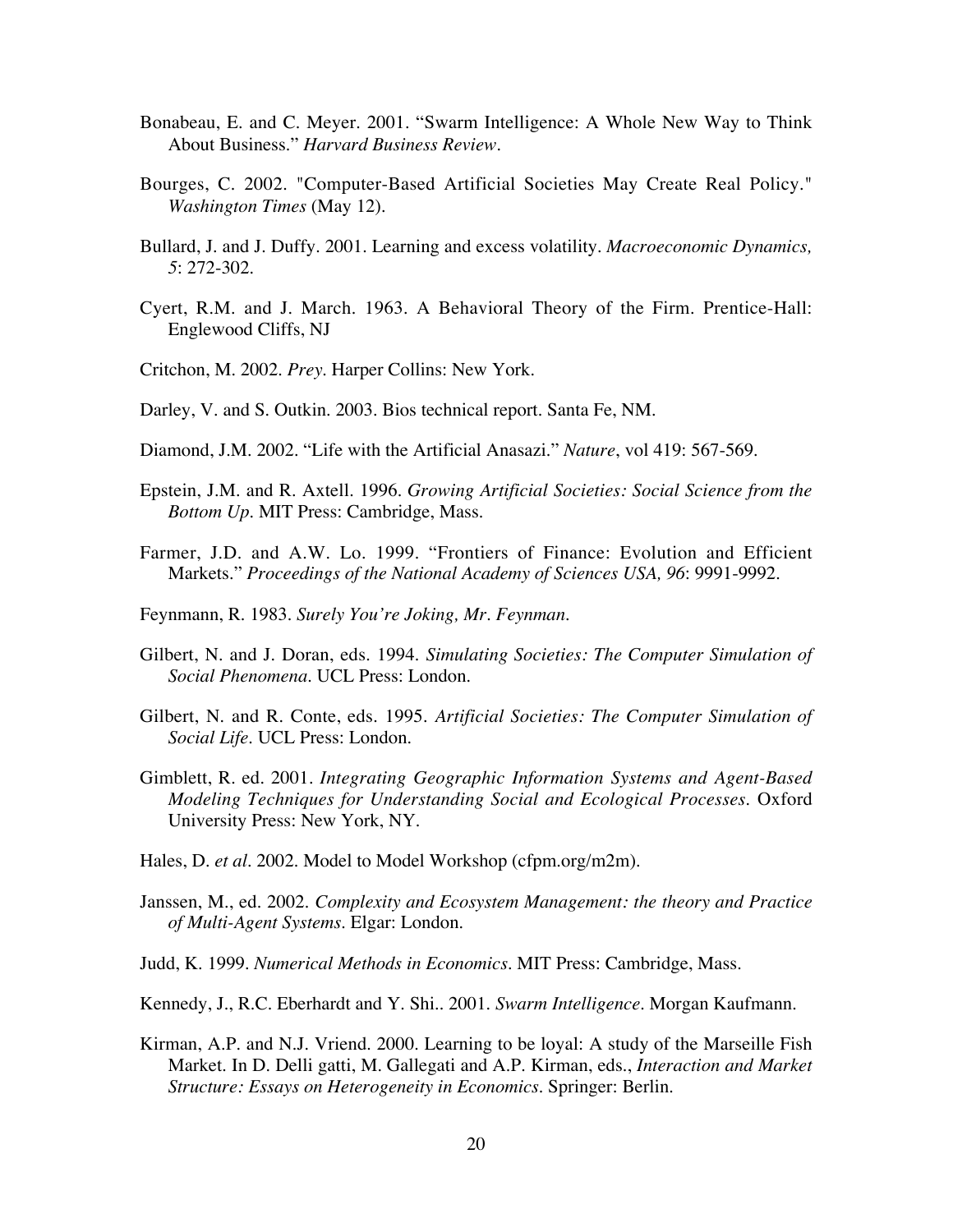Kohler, H.P. 2001. *Fertility and Social Interactions*. Oxford University Press: New York.

- Kohler, T.A. and G.J. Gumerman. 2000. *Dynamics of Human and Primate Societies: Agent-Based Modeling of Social and Spatial Processes*. Oxford University Press: New York, NY.
- Kollman, K., J. Miller, and S. Page. 1997. "Computational Political Economy." In Arthur *et al*., eds.
- Kollman, K., J. Miller, and S. Page. 1998. "Political Institutions and Sorting in a Tiebout Model" *American Economic Review*.
- Kuhn. T. 1962. *The Structure of Scientific Revolutions*. University of Chicago Press: Chicago.
- Latane, B., A. Nowak and J.H. Liu. 1994. "Measuring Emergent Social Phenomena: Dynamicsm, Polarization and Clustering as Order Parameters of Social Systems." *Behavioral Science,* vol. 39: 1-24.
- LeBaron, B. 2001. "Evolution of Time Horizons in an Agent-Based Stock Market." *Macroeconomic Dynamcis, 5*: 225-254.
- Luna, F. 2000. "Induction and Firm Creation." In F. Luna and B. Steffanson, eds. *Multi-Agent Simulation in Economics and Finance using SWARM*. Kluwer Academic.
- Lux, T. 1998. The Socio-Economic Dynamics of Speculative Markets: Interacting Agents, Chaos, and the Fat Tails of return Distributions. *Journal of Economic Behavior and Organization, 33*: 143-165.
- Macy, M.W. and A. Flache. 2002. "Learning Dynamics in Social Dilemmas." *Proceedings of the National Academy of Sciences USA, 99* (10): 7229-7236,
- Macy, M and R. Willer. 2002. "From Factors to Actors: Computational Sociology and Agent-Based Modeling." *Annual Review of Sociology*, *28*.
- Moss, S. *et al*. 2001. FIRMA: Freshwater Integrated Resource Management with Agents. Working paper. Manchester Metropolitan University: Manchester, UK.
- Nagel, E. and M. Paczuski. 1996. "Emergent Traffic Jams." *Physical Review E*...
- Nowak, A., R.R. Vallacher, A. Tesser, and W. Borkowski. 2000. "Society of self: The emergence of collective properties in self-structure." *Psychological Review*, vol. 107, 39-61.
- Parkes, D. 2001. *Iterative Combinatorial Auctions: Achieving Economic and Computational Efficiency*. Department of Computer and Information Science, University of Pennsylvania: Philadelphia, Penn.